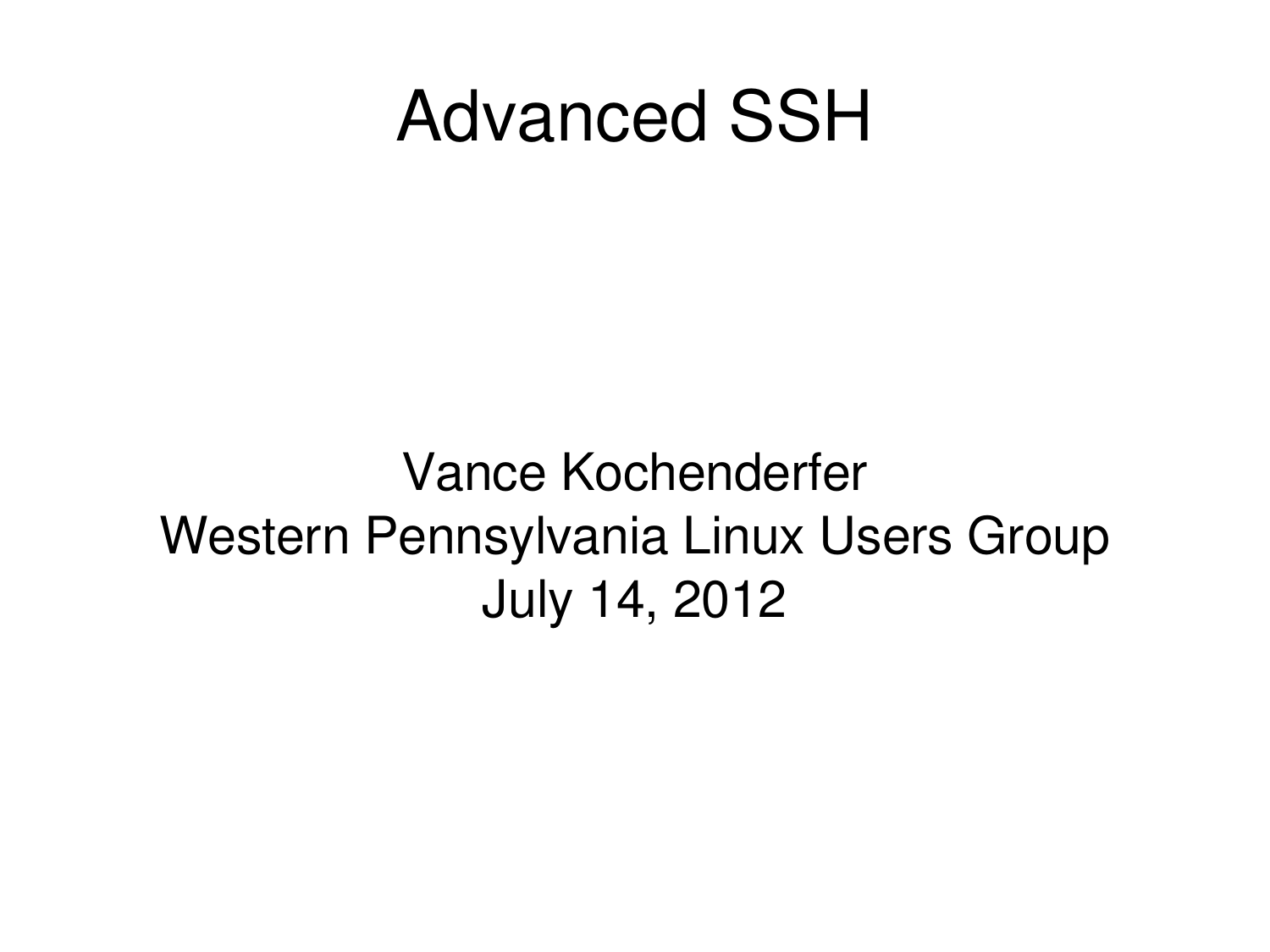## Previously...

- Interactive login
	- Password authentication
	- Public key authentication
	- Host keys
- Running a single command
- Implementations
- File transfer
	- scp
	- sftp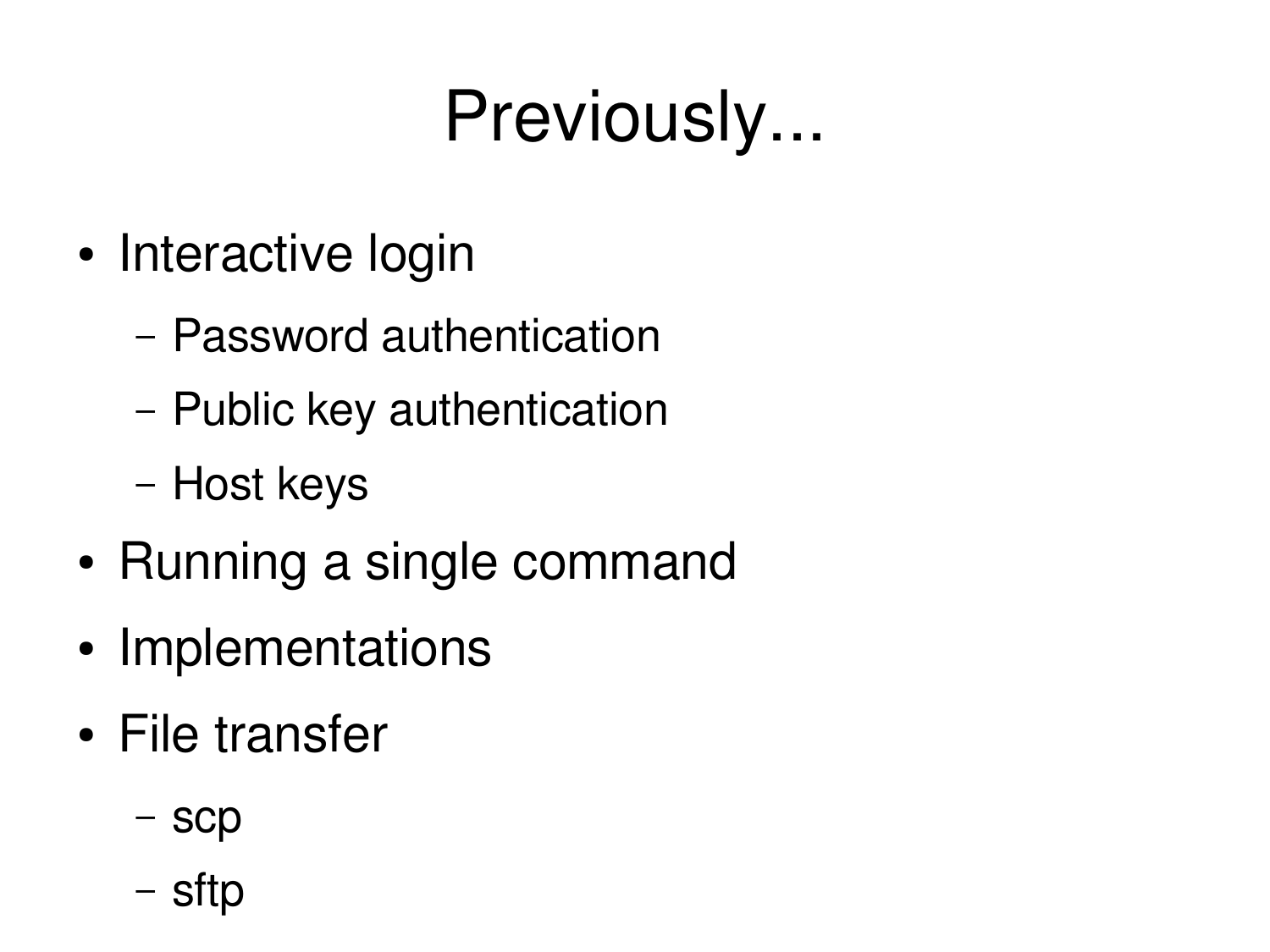# Host Configuration Options

- Specified in /etc/ssh/sshd\_config
- Protocol  $1|2|1,2$  SSH protocol version(s) to support (default 2)
- PermitRootLogin value
	- yes allow any login method (default)
	- without-password don't accept password auth\*
	- forced-commands-only-pubkey w/-0 command
	- no root cannot log in (use su or sudo)

\*Authentication methods available are GSSAPI, host-based, **public key**, **challenge-response**, **password,** and **RSA** (v1)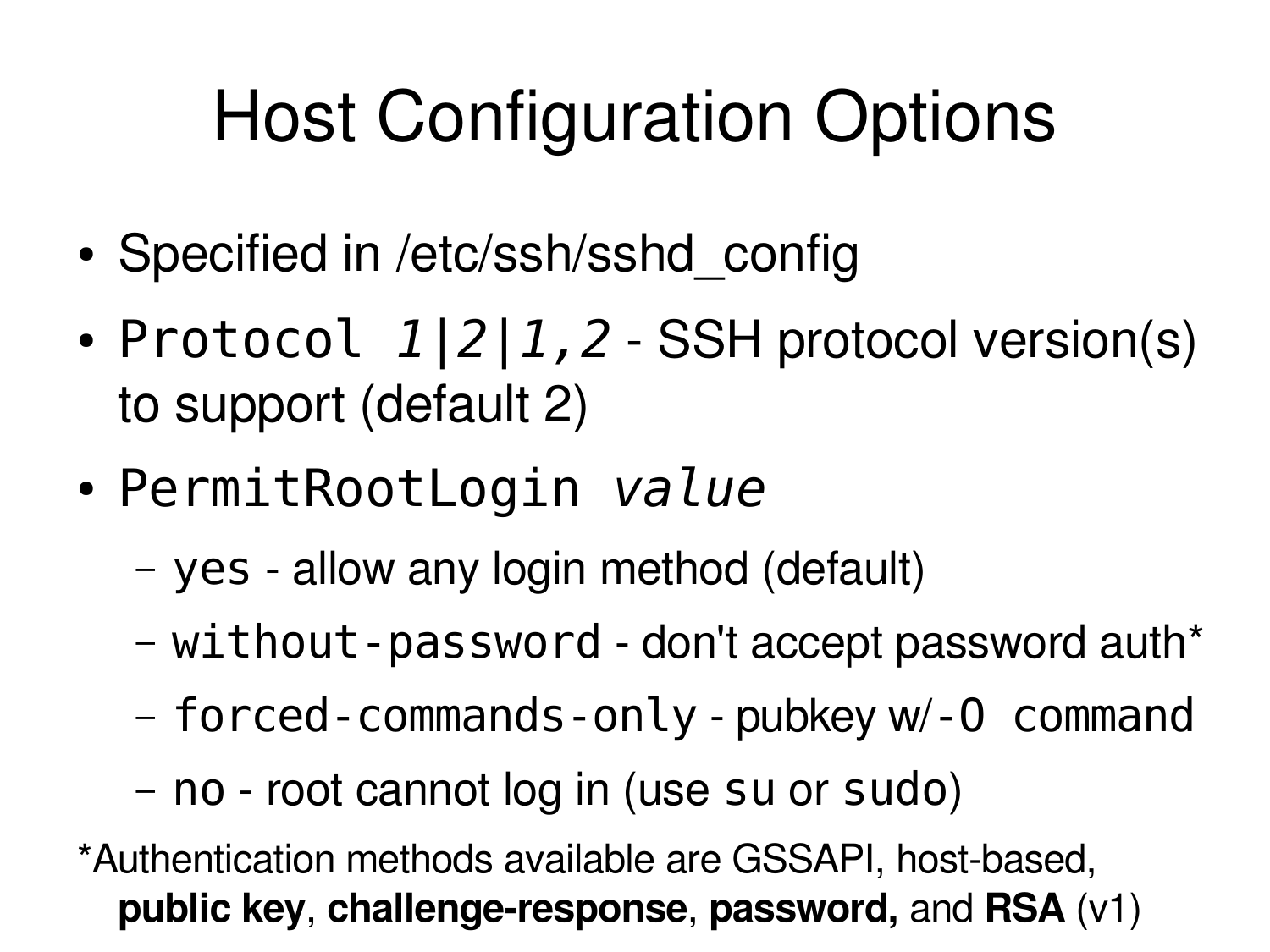# Host Configuration Options (2)

- Why disable root password login?
	- Opportunistic password guessing targets root
		- 26% of attempts in http://people.clarkson.edu/~owensjp/pubs/leet08.pdf
		- 57% of attempts on WPLUG server
	- No other account gets even 5% of attempts
- Can also disable certain authentication methods for all users (bold on by default)
	- GSSAPIAuthentication (v2)
	- HostbasedAuthentication (v2)
	- PubkeyAuthentication (v2)
	- ChallengeResponseAuthentication
	- PasswordAuthentication
	- RhostsRSAAuthentication (v1)
	- RSAAuthentication (v1)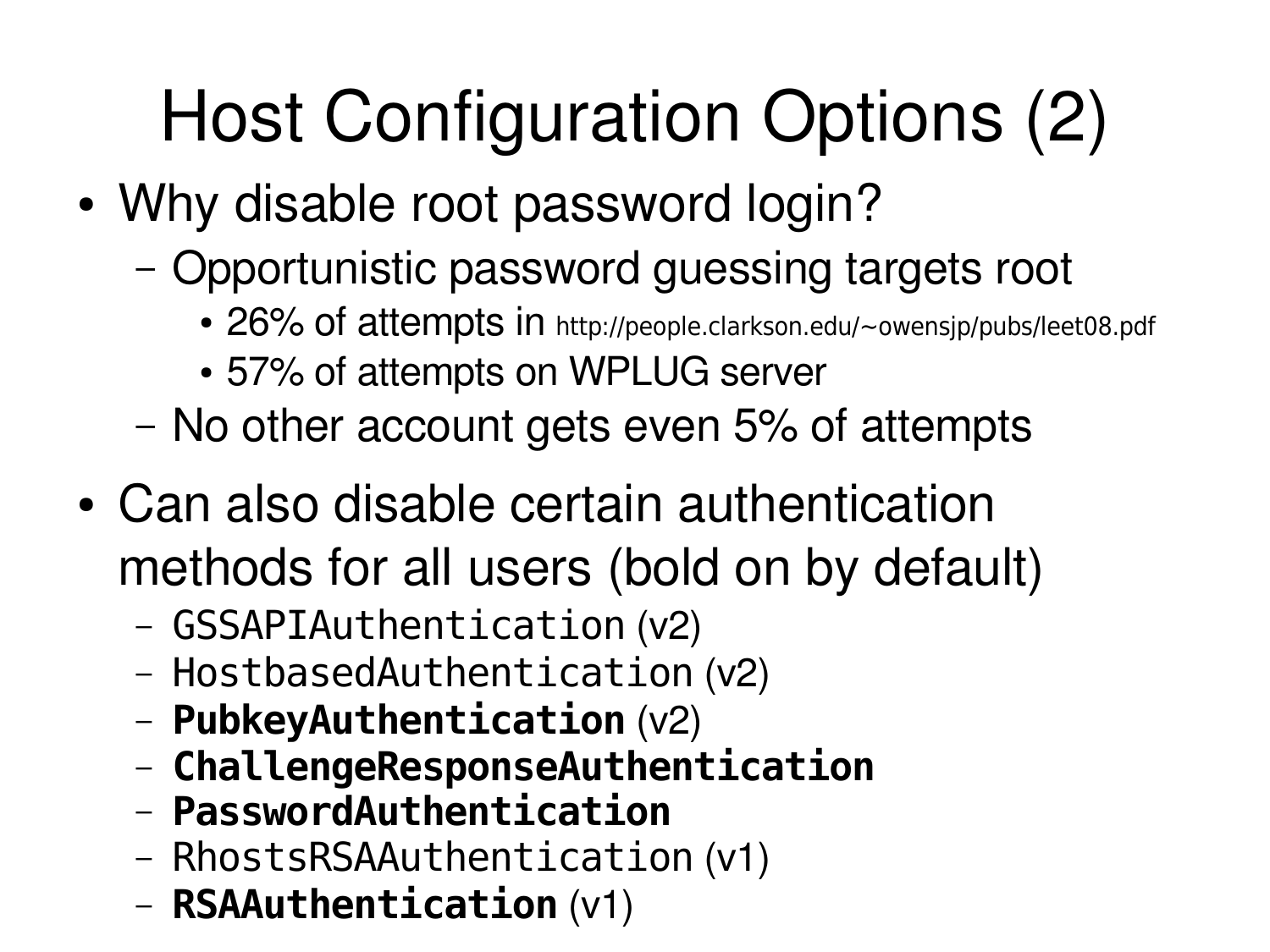# Host Configuration Options (3)

- Port number port to listen on (default 22)
	- Not really a security measure
- ListenAddr *host\IP address[:port]\* : port (default all local addresses)
- Ciphers value[, value...] (v2)
- Match User|Group|Host|Address value[, value...]
	- Can set custom options when the specified conditions are met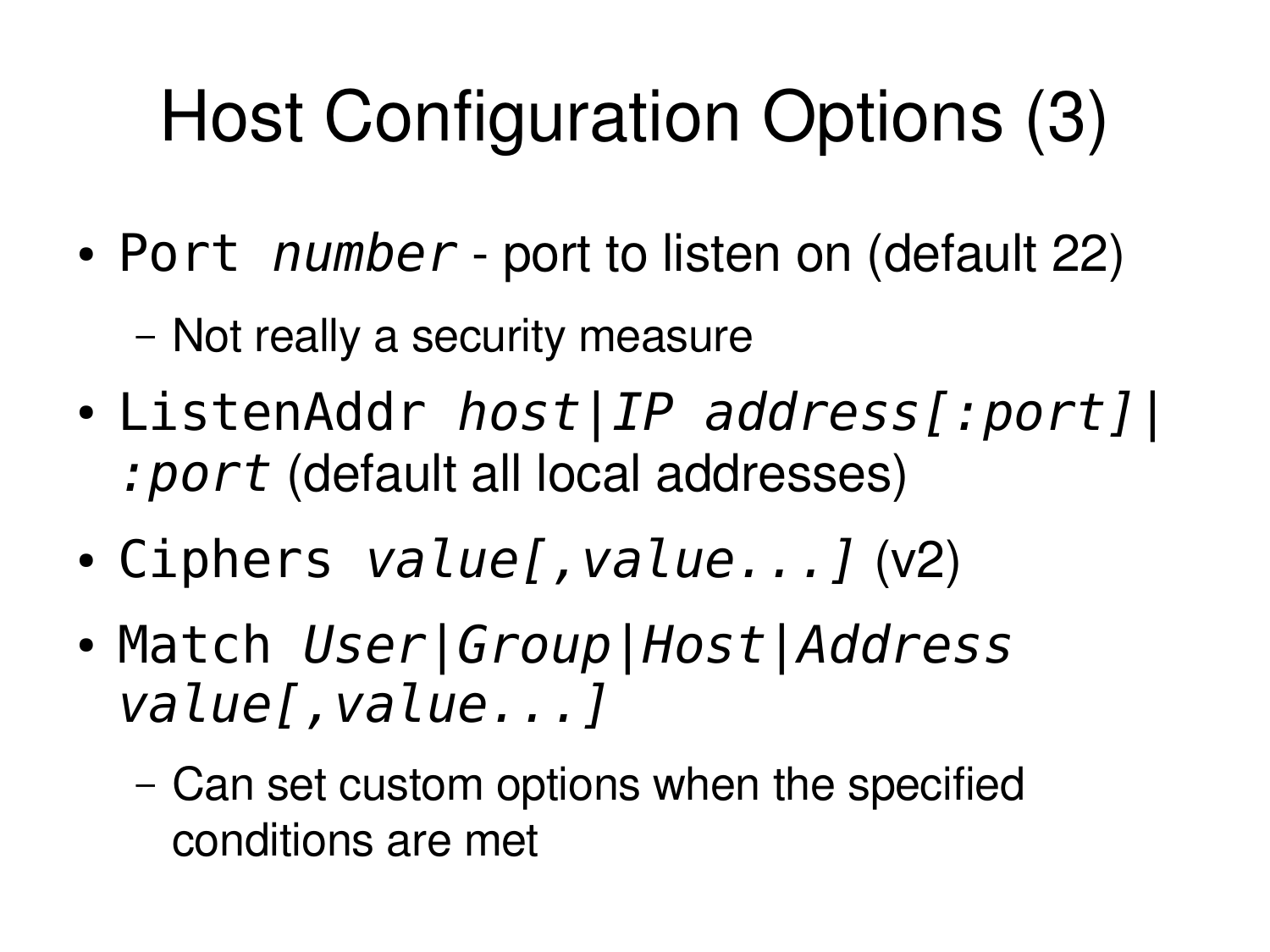## Client Configuration Options

- Specified on command line with -o (e.g., -o "PubkeyAuthentication no"), ~/.ssh/config, /etc/ssh/ssh\_config
- Protocol, \*Authentication, Port, Ciphers same as host options
	- Except that when multiple values are specified, they are tried in order (e.g.,  $Protocol$   $2$ ,  $1$  is different from Protocol 1,2)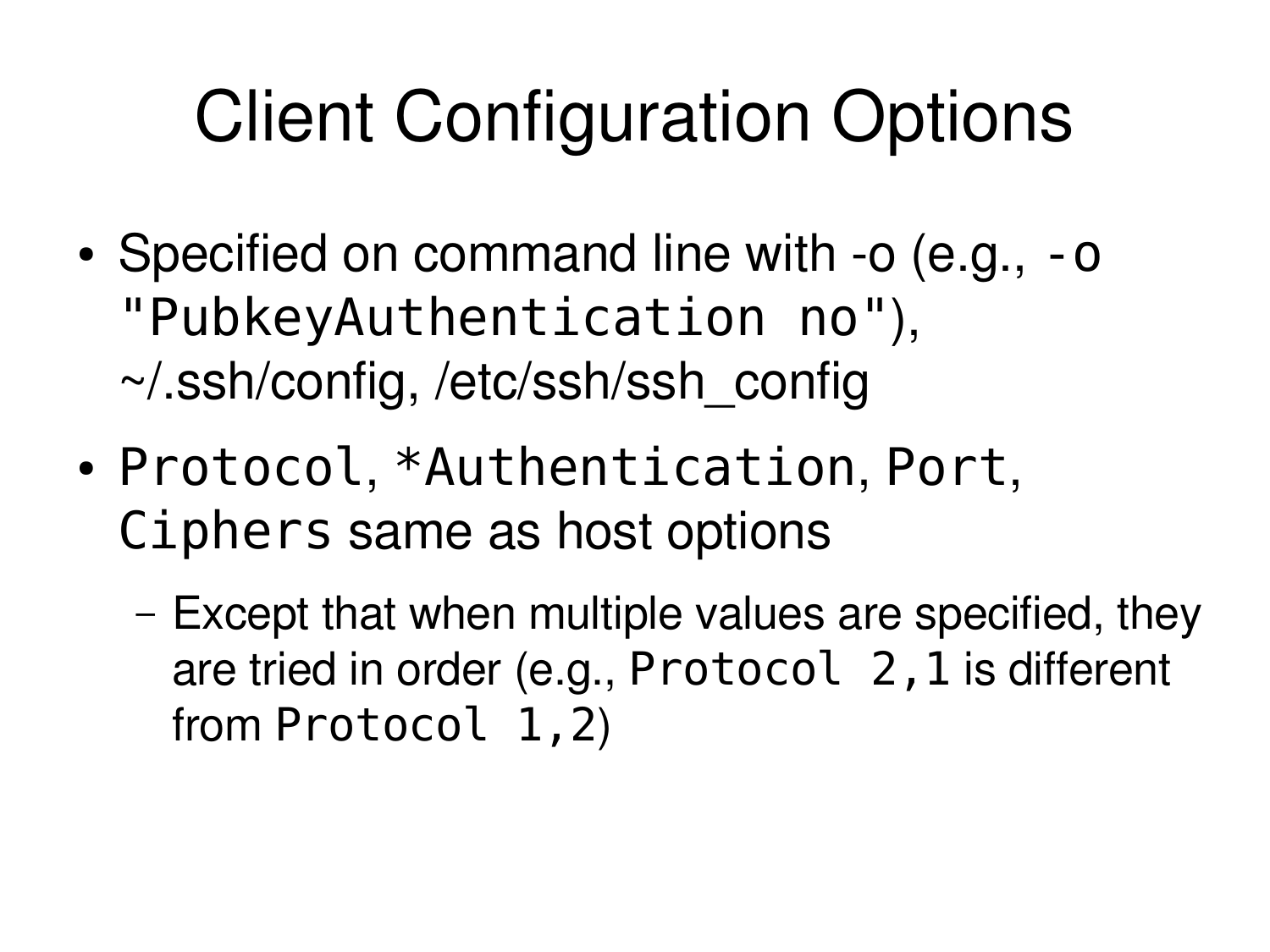# Client Configuration Options (2)

- ControlMaster yes|no|ask|auto|autoask
	- Allows multiple ssh sessions to the same host to share a single connection
	- Also specify ControlPath pathname
		- •e.g., ControlPath ~/.ssh/master-%r@%h:%p)
	- http://protempore.net/~calvins/howto/sshconnection-sharing/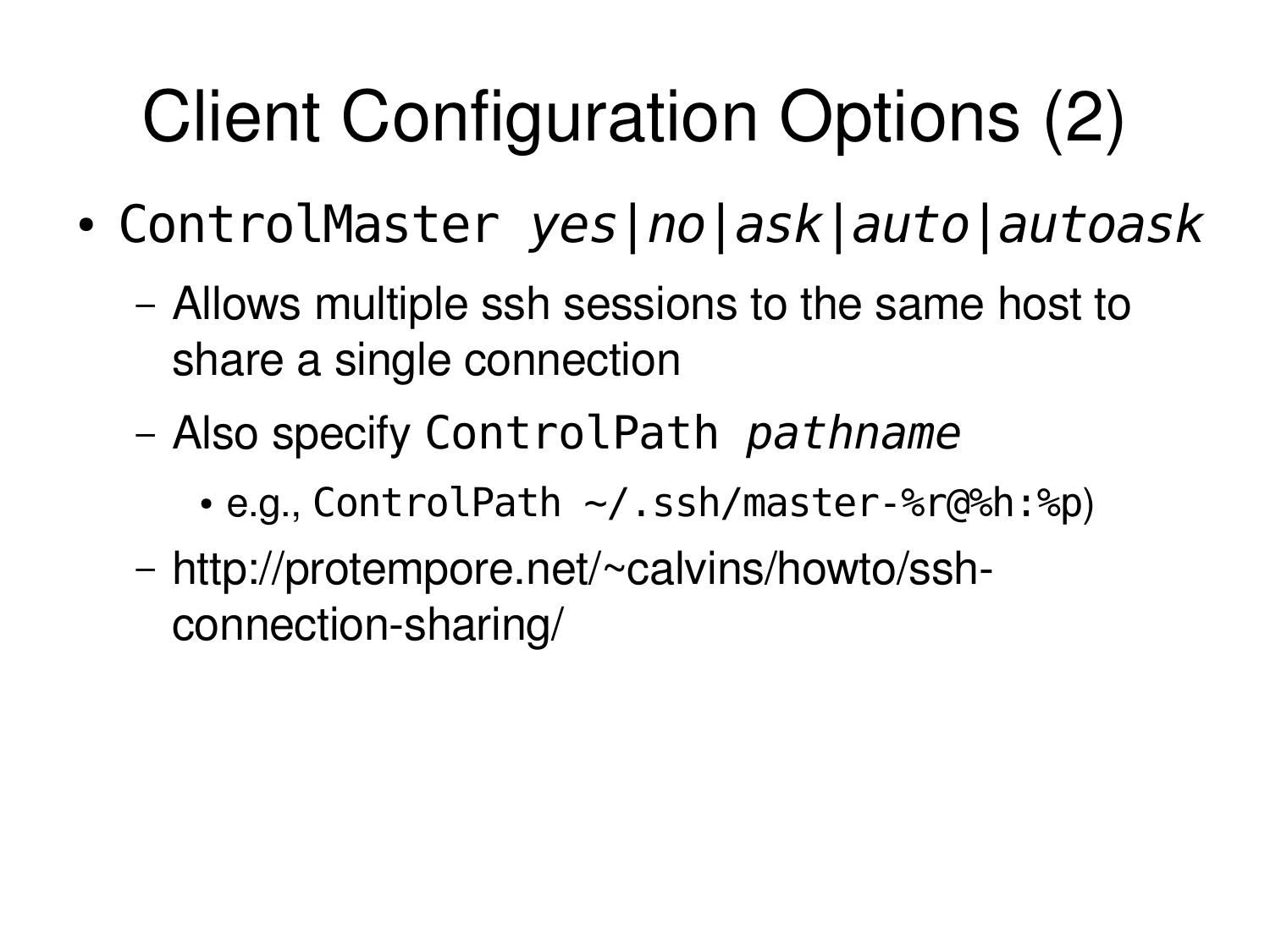# Client Configuration Options (3)

- · Host pattern
	- Restricts following options (until another Host line is given) to hosts specified on command line matching pattern
	- Useful for making shortcuts to frequently-used hosts
	- If generic options desired, put a Host \* line at end of config file followed by option specifications (remember, first value set for an option wins)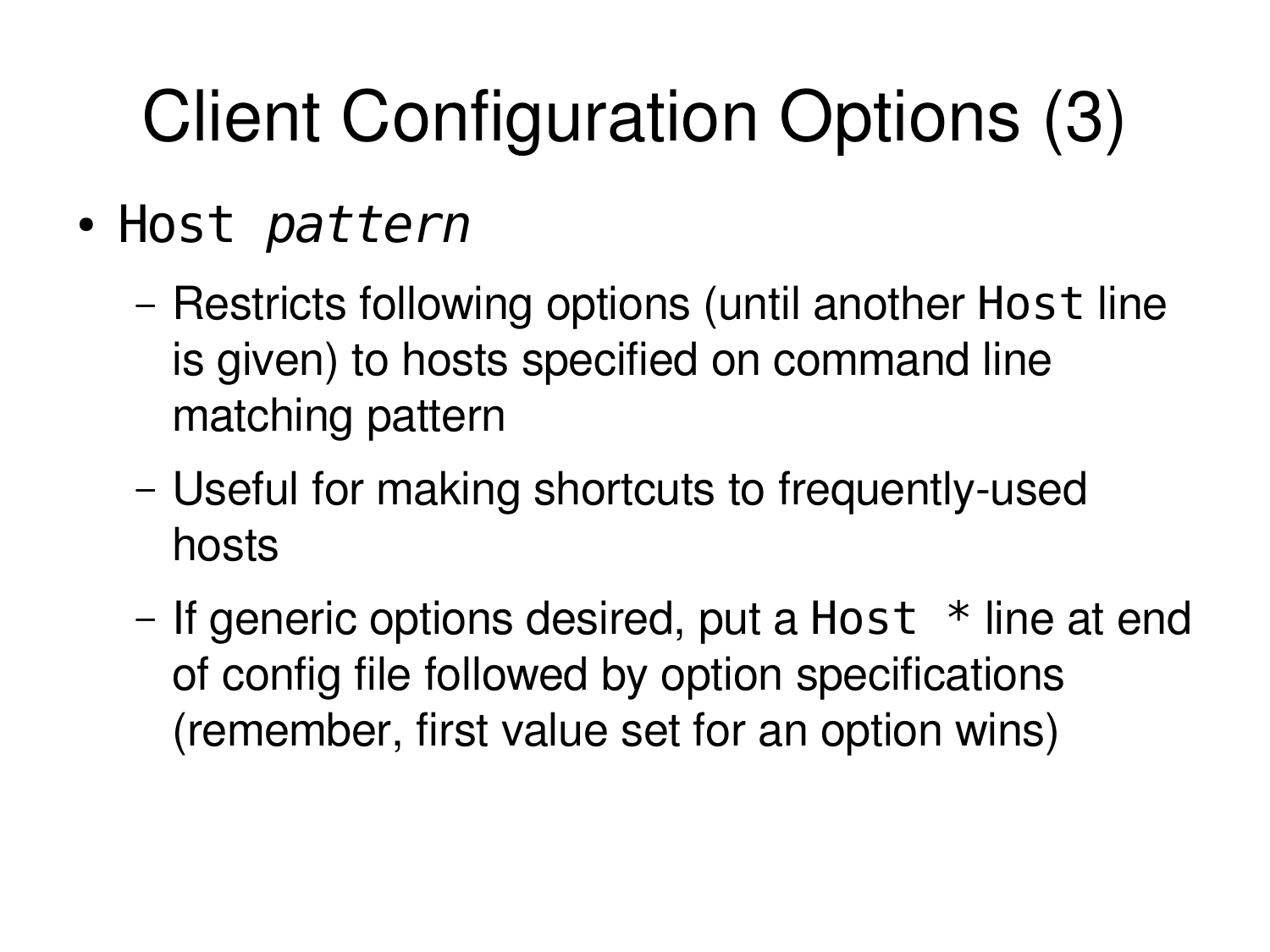#### Escape Character

- Gives access to some commands while connected
- $\bullet$  Default  $\sim$ , can be changed with EscapeChar  $char$  or disabled with  $EscapeChar$  none (or -e)
- **Only** treated specially immediately after a newline
- Some available commands
	- Disconnect (.)
	- Suspend ssh in background (Ctrl-Z)
	- Send escape character to remote system (~)
	- List available commands (?)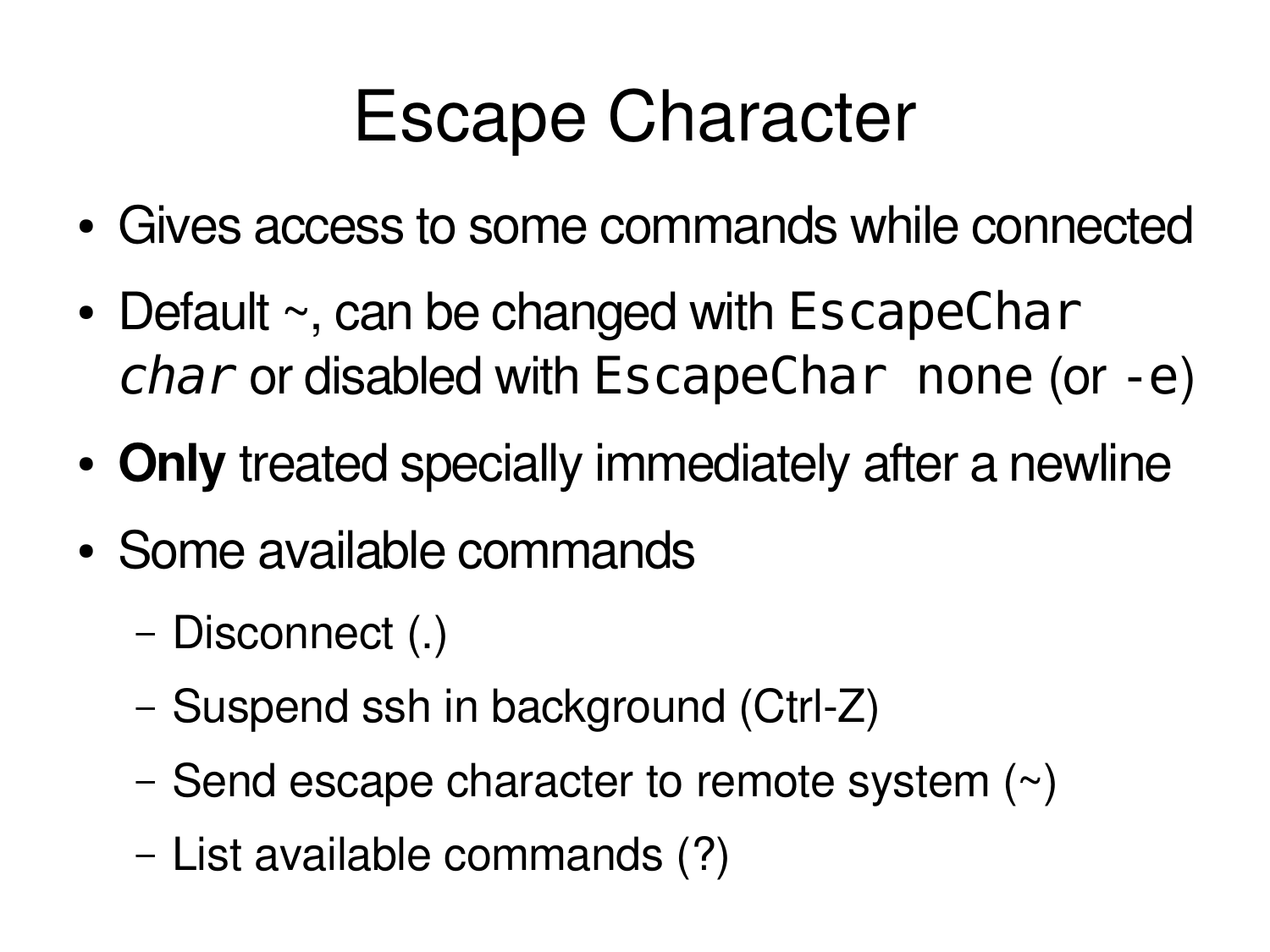# X Forwarding

- As easy as adding X to the SSH command line (or option ForwardX11 yes)
- Sets up fake X server on remote host which clients can connect to, \$DISPLAY auto-set
- Using compression (-C or Compression yes) is often helpful
- X protocol not very efficient over long distances; something like NX or VNC better for frequent use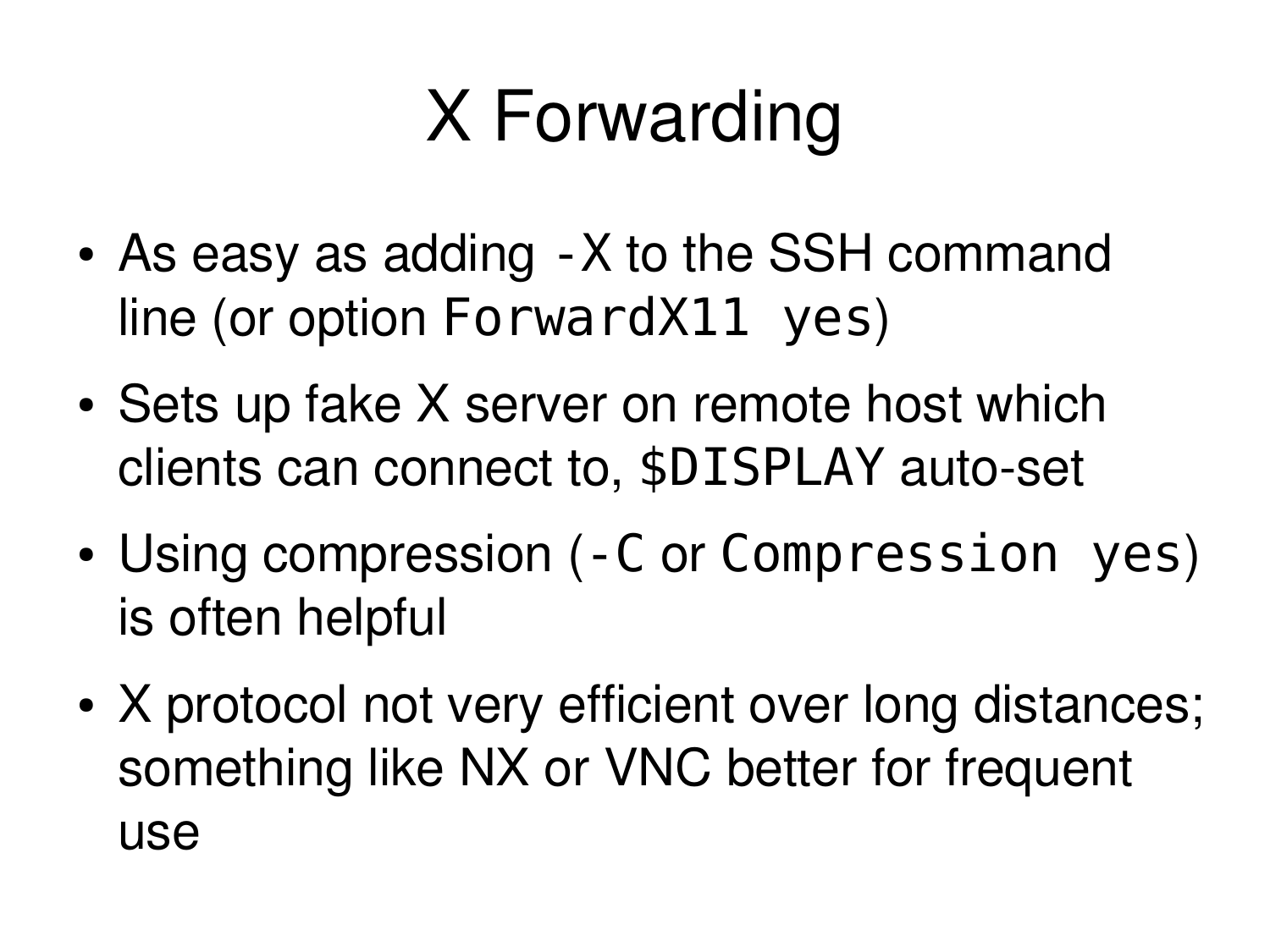#### Tunneling: Local -> Remote

- -L [bind\_addr:]port:host:host\_port
	- bind\_addr local address to bind to (localhost [the default] for loopback only,  $*$  for all interfaces)
	- port local port number to listen on
	- host remote host to target (does not need to be the same machine receiving the SSH connection)
	- host\_port port number on remote host to target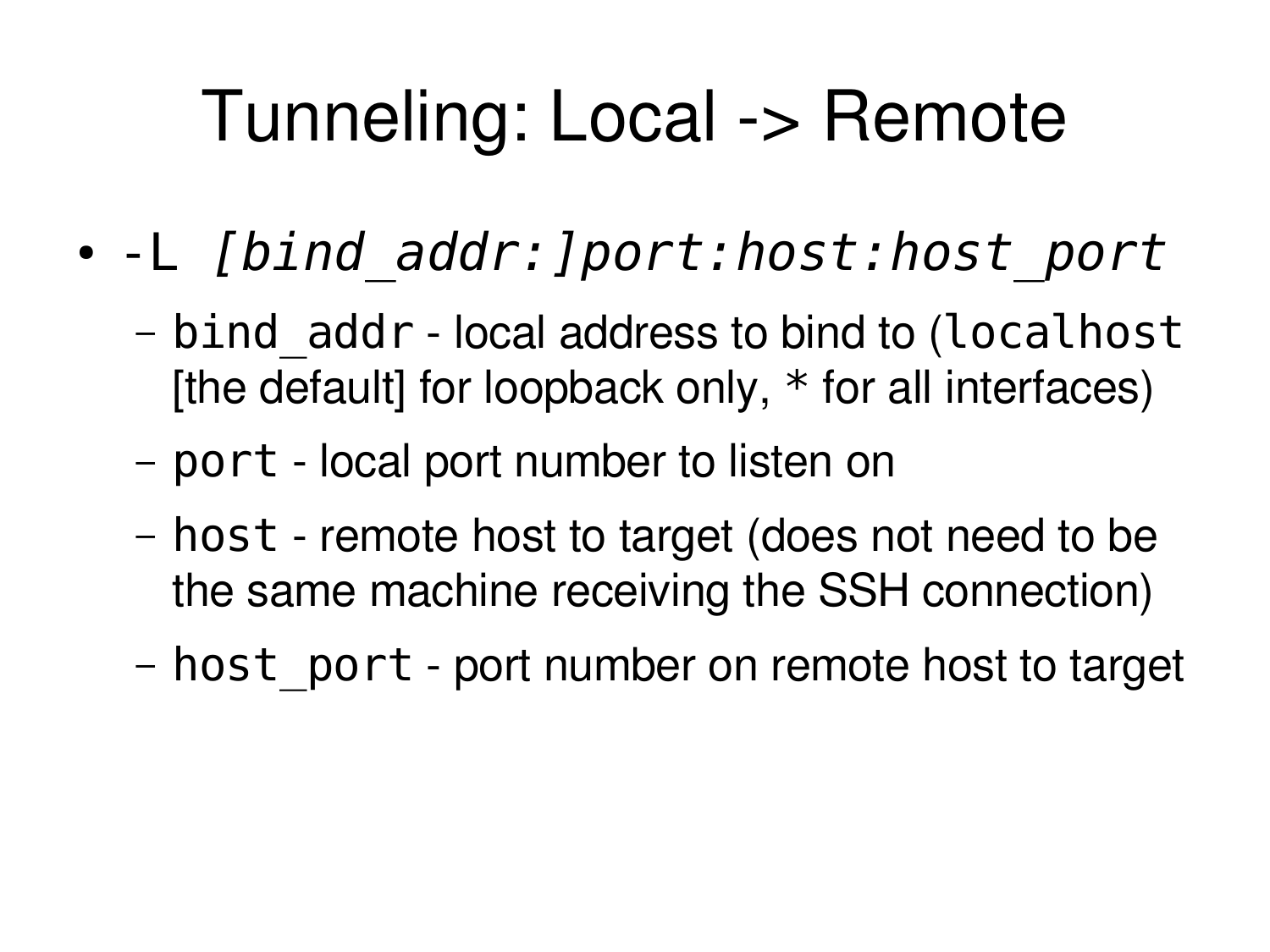#### Tunneling: Local -> Remote (2)

• -L 3306:localhost:3306



Client **Server** Server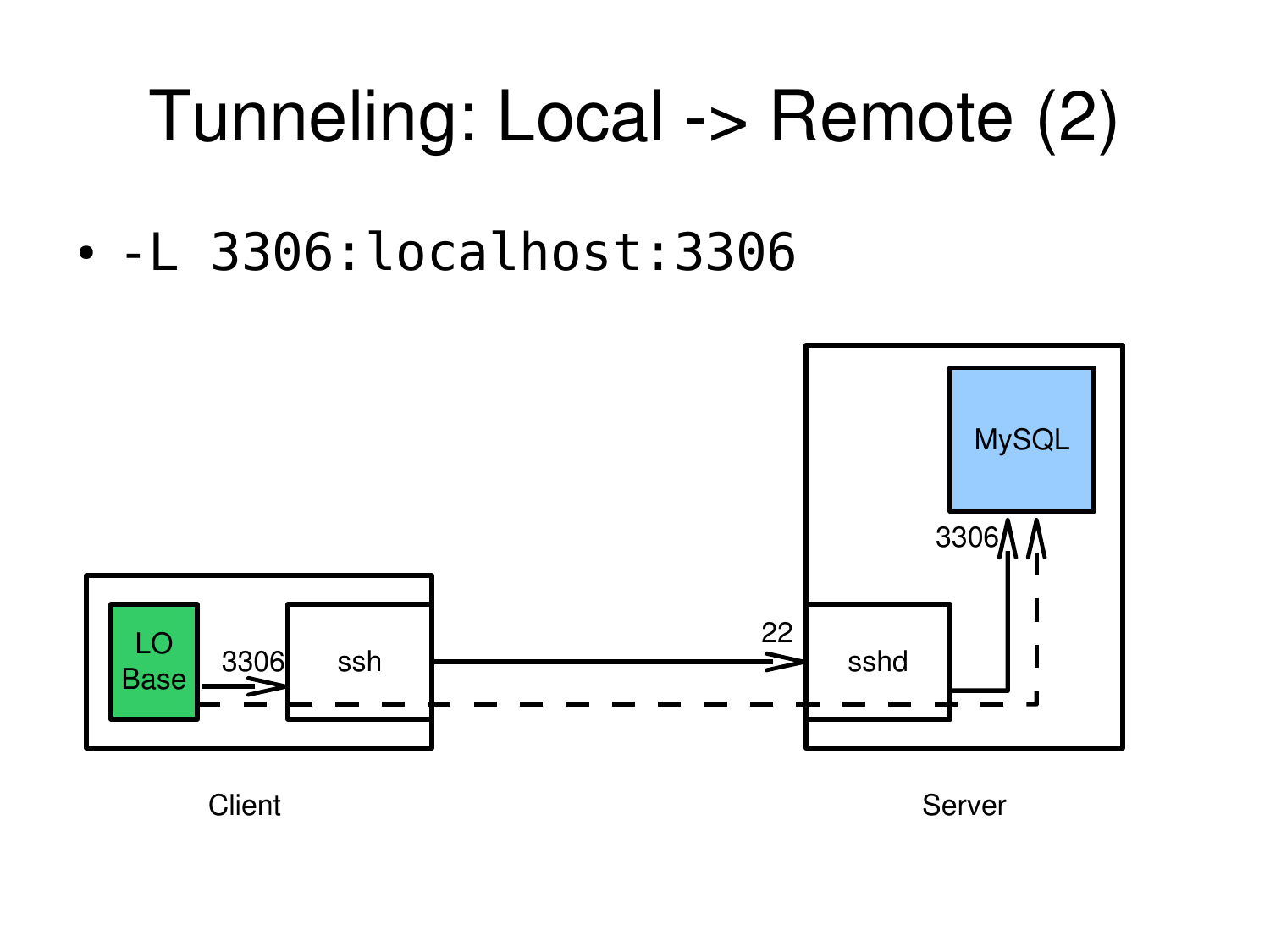#### Tunneling: Local -> Remote (3)

• -L 2525:mail.example.com:25



Client **Server** Server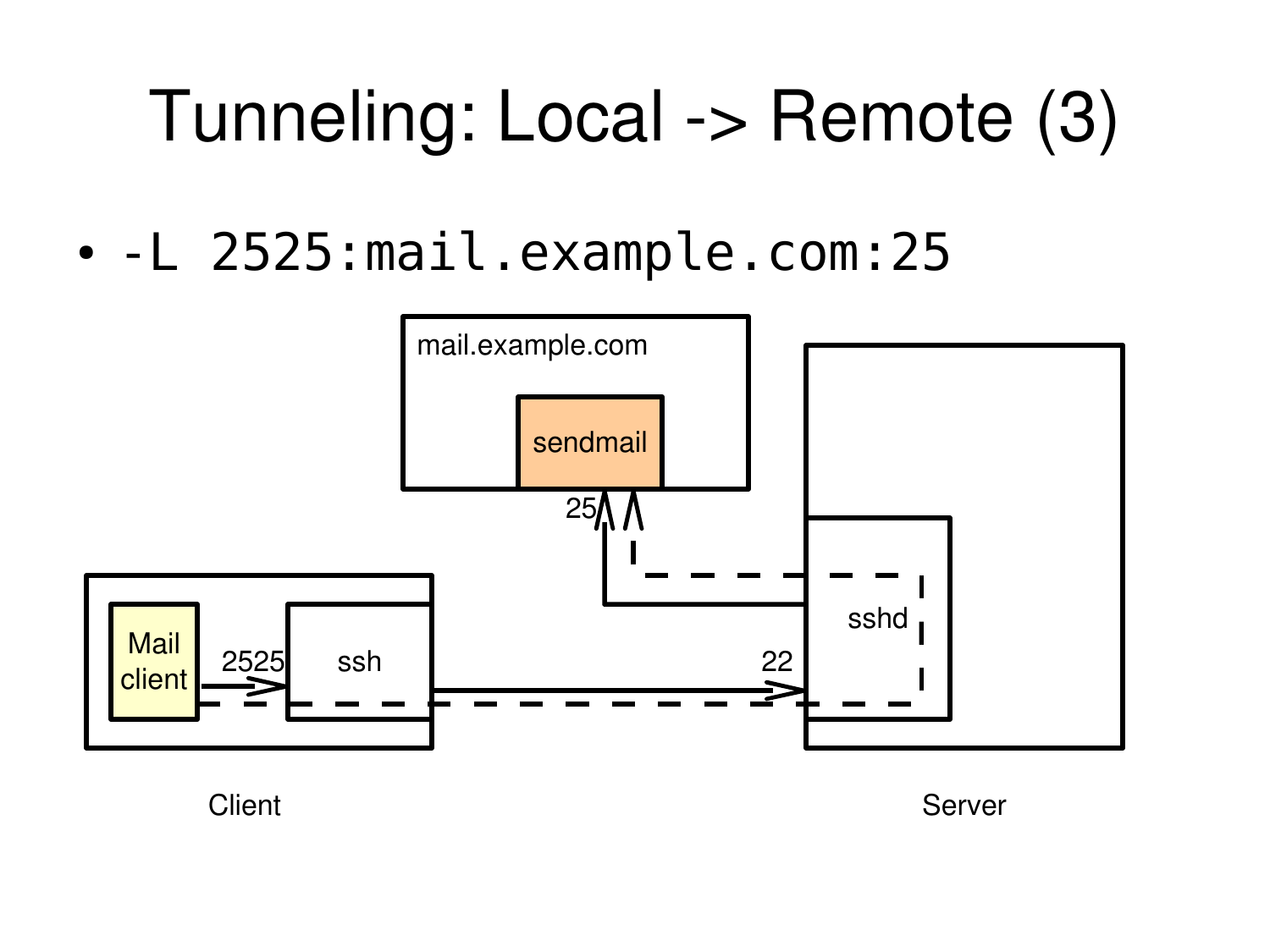### Tunneling: Remote -> Local

- -R [bind\_addr:]port:host:host\_port
	- bind\_addr remote address to bind to (localhost [the default] for loopback only,  $*$  for all interfaces)
	- port remote port number to listen on
	- host host to target (does not need to be the same machine initiating the SSH connection)
	- host\_port port number on target host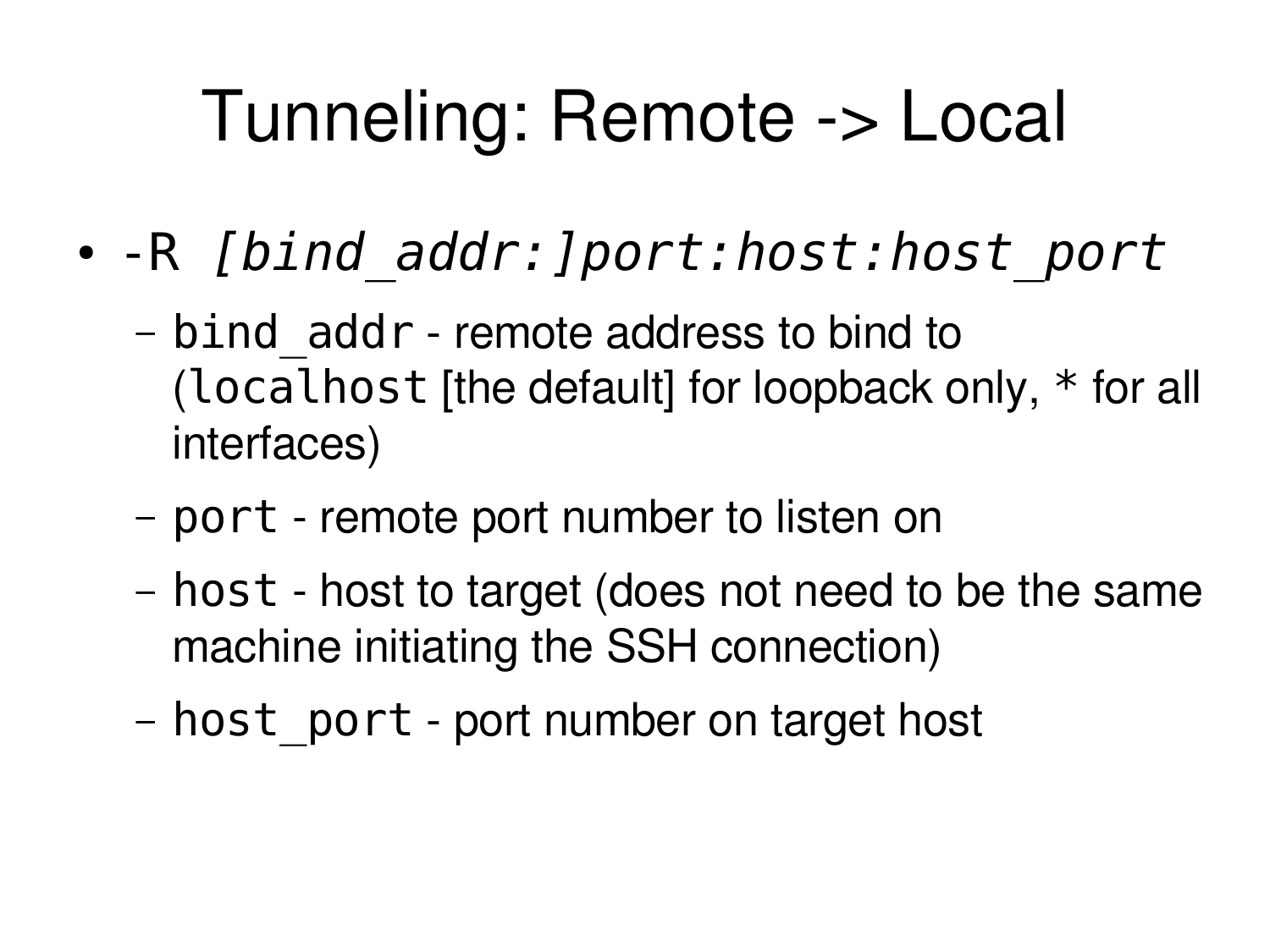#### Tunneling: Remote -> Local (2)

• - R 25: localhost: 25



Note: root-level access on server required to bind to port numbers under 1024 Client **Server** Server